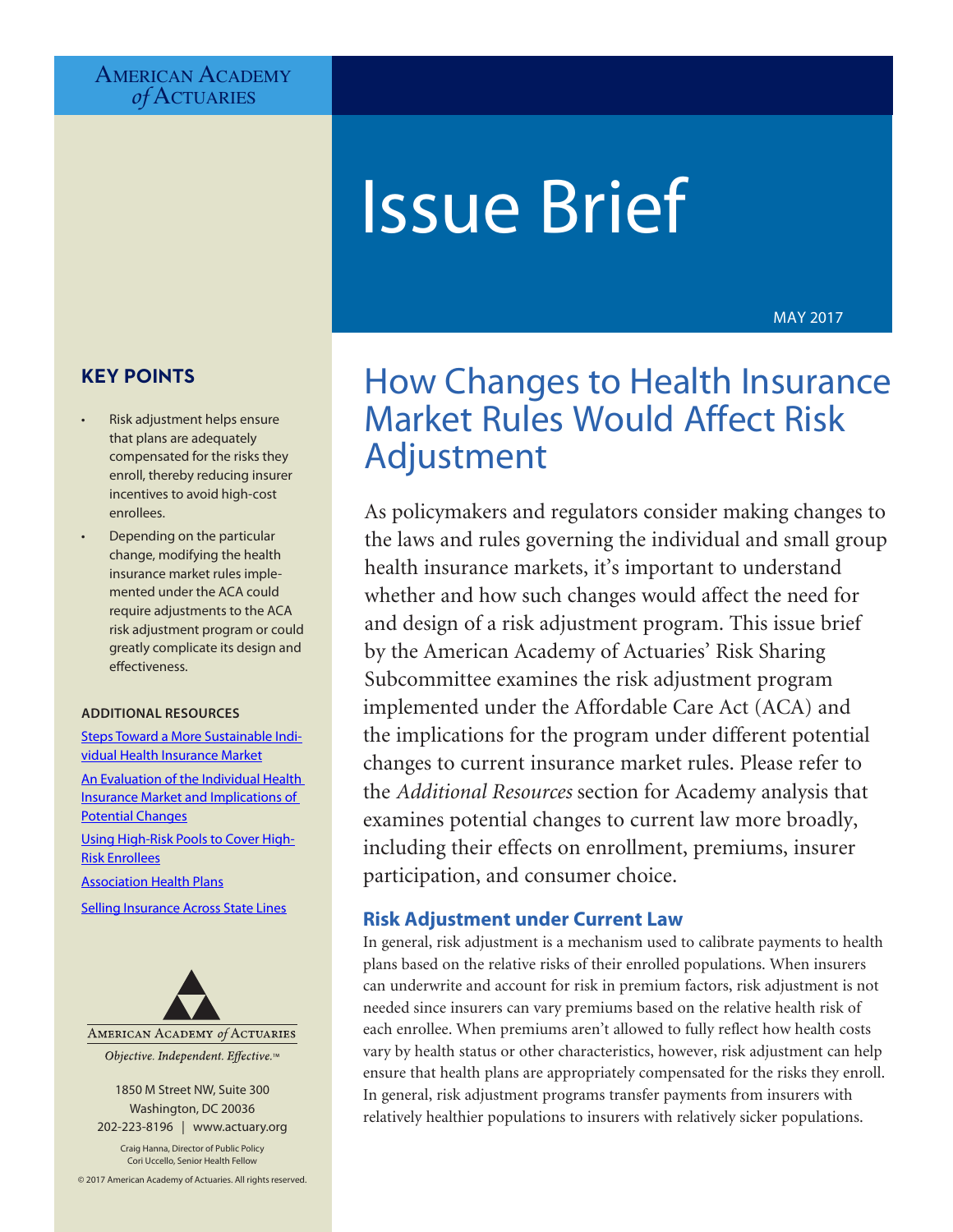Under insurance market rules implemented by the ACA, insurance coverage in the individual and small group markets is guaranteed issue, premiums are not permitted to vary for health status or gender, and age rating is limited. The risk adjustment program for plans in those markets reduces incentives for insurers to avoid enrolling people at risk of high health spending and levels out the effects of random adverse concentrations of risks. As a result, risk adjustment encourages insurers to compete based on provider contracting, medical management, and administrative efficiencies rather than risk selection.

ACA risk adjustment was designed to be revenue neutral by state and market. Payment transfers are calculated separately for the individual and small group markets, except for states that merged the two markets. Within each state and market, total payments from insurers with a relatively healthier population are set equal to total payments to insurers with a relatively sicker population. No external funding is provided. Since risk adjustment only transfers funds among insurers, it can compensate for relative health status differences among insurers, but it does not ensure that overall market premiums are sufficient to cover the average claims within the state if the market as a whole has a worse-thanexpected risk profile.

The ACA risk adjustment program includes two key components: (1) risk adjustment models to assess the relative risk for each individual; risk scores are combined for all of the plan's enrollees to determine a weighted average risk score for each plan, and (2) a payment transfer formula, which compares the plan's risk to the market average and adjusts for allowed rating variations and the statewide average premium. The risk adjustment models use demographic data such as age and gender, and diagnosis data from medical claims (and from prescription drug claims starting in 2018) to assign risk scores to each enrollee.

The ACA risk adjustment models and payment transfer formula support the single risk pool rating requirement that premiums for plans of different metal levels vary only due to benefit differences and not the risk of the population choosing plans in the metal level. Risk adjustment payment transfers occur between metal levels to compensate for the tendency of higher-cost enrollees to choose richer benefit plans. In order to accomplish this goal, the risk adjustment models provide risk factors by metal level and the payment transfer formula includes adjustments for metal level. Changes to the initial risk adjustment program are being made so that it better reflects differences in the underlying risk among participating insurers. These modifications include the incorporation of prescription drug data, the incorporation of preventive services, and better accounting for partial-year enrollees.<sup>1</sup>

1 CCIIO, *[Final HHS Notice of Benefit and Payment Parameters for 2018 Fact Sheet](https://www.cms.gov/CCIIO/Resources/Fact-Sheets-and-FAQs/Downloads/CMS-9934-F-Fact-Sheet-12-16-16.pdf)*, December 16, 2016.

**The Academy's Risk Sharing Subcommittee consists of: Barb Klever, MAAA, FSA, chairperson; Scott Allen, MAAA, FSA; Bethany Axtman, MAAA, EA, FSA; Joseph Bojman, MAAA, FSA; Ben Brandon, MAAA, FSA; Stephen Butz, MAAA, FSA; April Choi, MAAA, FSA; Mick Diede, MAAA, FSA; Kevin Dolsky, MAAA, FSA; Andrew France, MAAA, ASA; Michael Frank, MAAA, ASA, FCA; Janis Frazer, MAAA, FSA; James Gabriel, MAAA, FSA; Annette James, MAAA, EA, FCA, FSA; Jinn-Feng Lin, MAAA, FCA, FSA; Timothy Luedtke, MAAA, FSA; Kevin Mahoney, MAAA, FSA; Tom Messer, MAAA, ASA, FCA; Donna C. Novak, MAAA, ASA, FCA; Linda Peach, MAAA, ASA; Shaun Peterson, MAAA, FSA; Steven Phillips, MAAA, FSA; Mearl Platt, MAAA, FSA; Timothy Robinson, MAAA, FSA; Geoffrey Sandler, MAAA, FSA; Roderick Turner, MAAA, FSA; Cori Uccello, MAAA, FSA, FCA; James A. Vanvig, MAAA, FSA; Jon Wander, MAAA, FSA; Russell Willard, MAAA, FSA; and Laurence Williams, MAAA, FSA**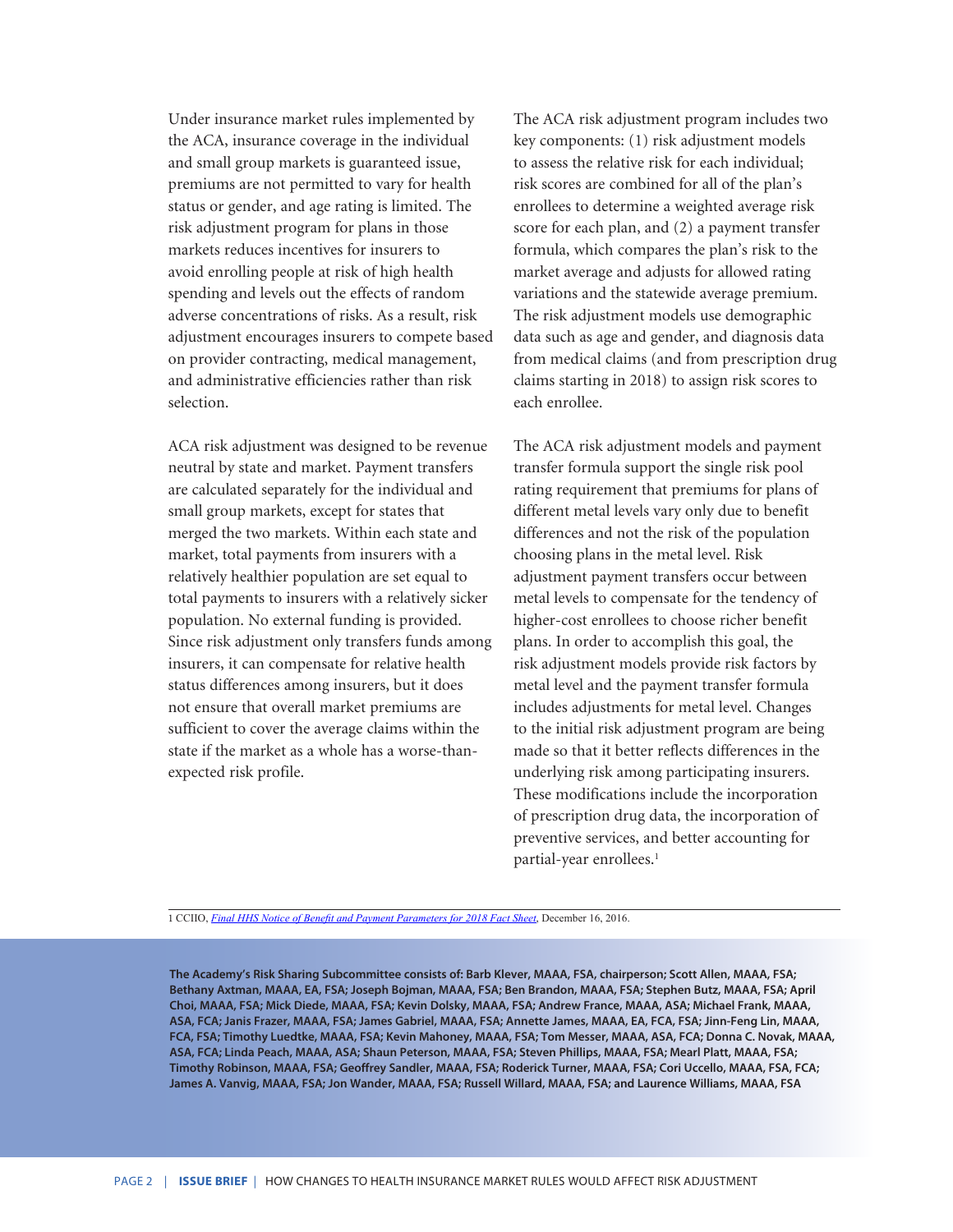States have the flexibility to establish a state-run risk adjustment program or allow the Center for Medicare and Medicaid Services (CMS) to administer the risk adjustment program. The Commonwealth of Massachusetts was the only state to establish its own risk adjustment program, but it subsequently elected to have CMS administer the program. In 2017, CMS is administering risk adjustment for all states.

### **Implications for Risk Adjustment of Potential Changes to Current Laws and Regulations**

Several types of changes to the health insurance market rules are being considered. These potential changes have various implications on the need for and the design and administration of risk adjustment.

#### **Loosening Issue and Rating Rules**

Prior to the implementation of the ACA, health plans in the individual market traditionally used individual medical underwriting to assess an applicant's health status and charged premiums to reflect an individual's underlying risk. The ACA eliminated the use of individual underwriting by requiring guaranteed issue; prohibiting pre-existing condition exclusions and premium variations by health status; and limiting premium variations by age, smoking status, and family size.

As long as guaranteed issue and rating restrictions are in effect, some form of risk adjustment is necessary to provide a level playing field among insurers. Otherwise, insurers would have incentives to structure benefits and marketing practices to avoid enrolling high-cost individuals.

If guaranteed issue and rating requirements are loosened or eliminated in the individual market, the need for risk adjustment decreases. However, if only rating restrictions are loosened but guaranteed issue remains, then risk adjustment would still be needed if there are limits on

how high premiums could be increased to reflect health status. Otherwise, insurers would have incentives to avoid enrolling high-cost individuals.

Another scenario is to continue guaranteed issue and rating restrictions for individuals meeting continuous coverage requirements, but allow underwriting, pre-existing condition exclusions, or broader premium variations for those without continuous coverage. Risk adjustment would continue to be needed in this case. Without risk adjustment, insurers would be incented to structure benefits, provider networks, and marketing practices to avoid enrolling unhealthy people who were continuously covered who wanted to switch plans, especially if they desire to move to more generous coverage.

Whether there would be separate risk pools for enrollees who are underwritten and those who are not would have implications for this scenario. Risk adjustment is designed to address differences in risk among insurers within a risk pool. Risk adjustment does not address risk differences between risk pools. For instance, currently, grandfathered and transitional (grandmothered) policies are not included in the risk adjustment pool and these blocks of business have premium rates set based on their claims experience. If healthy individuals can get preferred rates by undergoing underwriting, even if they were continuously covered, or if non-ACA compliant plans are opened up to new enrollees, healthier individuals would choose to undergo underwriting or enroll in non-ACA compliant plans with fewer benefits or looser rating requirements. Less-healthy individuals would choose community rated ACA-compliant plans. As a result, less-healthy individuals would face higher premiums, even if they were continuously covered, potentially destabilizing the community rated ACA-compliant market without risk adjustment transfers between the markets to account for such selection differences.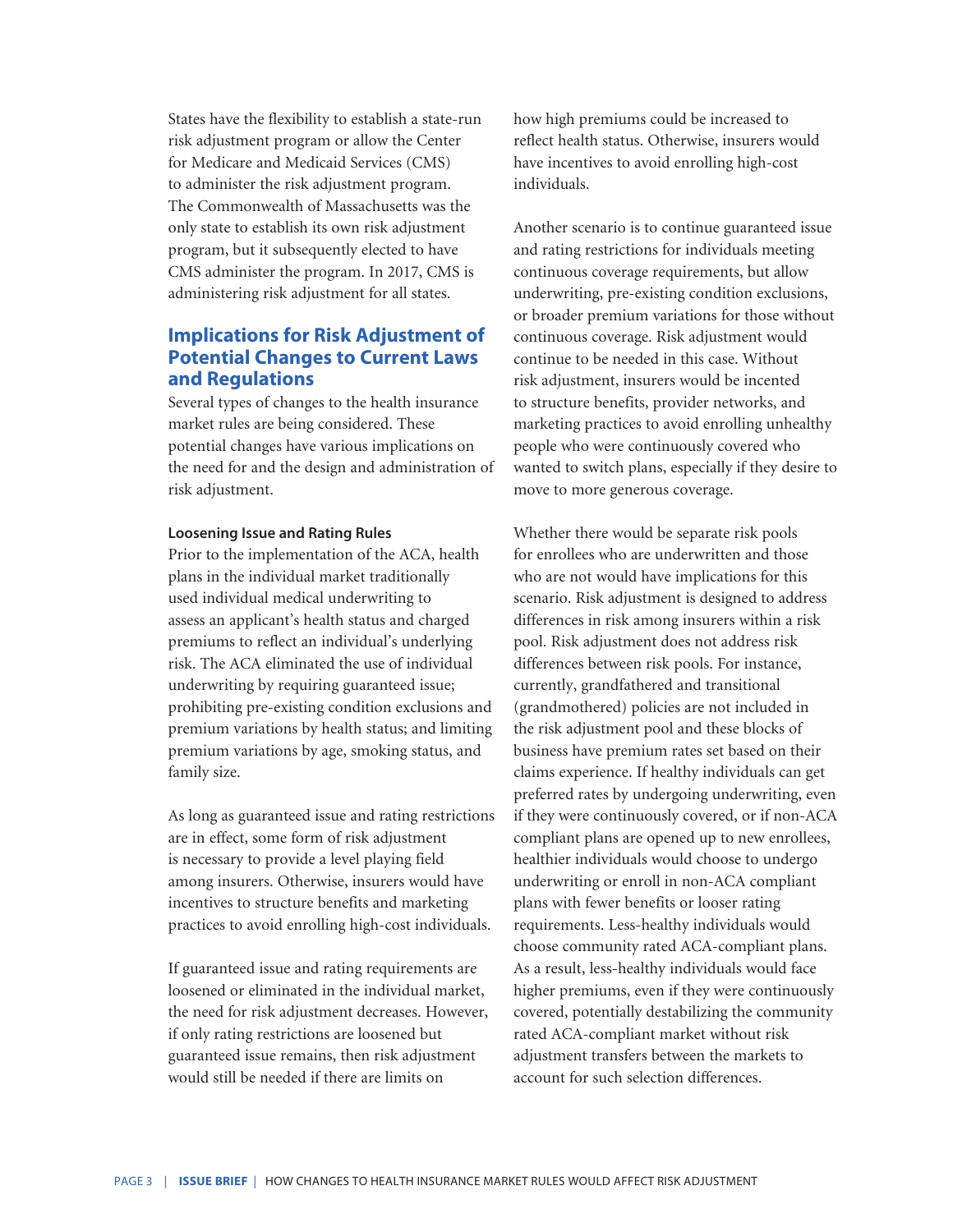The small group market differs from the individual market in a few areas related to the need for risk adjustment. For instance, the small group market was already guaranteed issue prior to the introduction of the ACA. And compared to the individual market, the pre-ACA small group market had less underwriting and more limited rating flexibility, but still more than is allowed under current law. Risk adjustment was not used in the small group market prior to the ACA and the markets were competitive in most states. Risk adjustment is less needed in the small group market because there is typically less variation in health status across groups of individuals than there is within the individual market, and active employees are typically healthier than those without access to employer coverage. In addition, the employer generally chooses the plan for the employees and provides premium subsidies to encourage enrollment, leading to less adverse selection and a more balanced risk pool. Since there is less variation in health status in the small group market, risk adjustment transfers as a percent of premium are lower in the small group market than in the individual market. For the 2015 risk adjustment results, the absolute value of risk adjustment transfers was 6 percent of premium for the small group market and 10 percent of premium for the individual market.<sup>2</sup>

If the rating rules in the small group market are changed to permit more variation in premium to reflect underlying risk, including health status, the need for risk adjustment would be lessened or eliminated. However, if premium variation restrictions remain, risk adjustment could still be helpful to reduce incentives for insurers to avoid high-cost groups. If small group rating rules are changed to be different than individual market rating rules, the risk adjustment methodology for the small group market would need to differ from that in the individual market. In addition, if states are given flexibility to change small group rating rules, the risk adjustment changes may need to vary by state.

#### **Incorporating High-Risk Pooling**

High-risk pools are being considered as a potential mechanism to provide coverage to individuals with pre-existing conditions and to lower premiums and stabilize the individual health insurance market. There are different ways to structure high-risk pools. One way is a traditional high-risk pool approach. Prior to the ACA, many states used traditional high-risk pools to provide coverage in a separately run insurance pool to individuals who were not able to get insurance due to pre-existing health conditions. In addition, to create a bridge to guaranteed issue coverage in 2014, the ACA established the Pre-Existing Condition Insurance Plan (PCIP) program, under which local or federally run high-risk pools would be created in every state. Another high-risk pool approach is to use "invisible" risk pools, where enrollees remain in the individual market, but all or a portion of their claims are reimbursed by the high-risk pool. Invisible high-risk pools are typically characterized as determining eligibility based on conditions. Alaska's program, for instance, provides payments to insurers for individual enrollees who have one or more of 33 identified high-risk conditions. Reinsurance is a third approach, which is similar to invisible high-risk pools in that enrollees would remain in the individual market. But rather than being condition based, payments to plans for high-risk enrollees would be based on claims exceeding a specific dollar threshold. The ACA's transitional reinsurance program followed this approach. Funding high-cost claims in the individual market through external sources would result in lower premiums.

Even with high-risk pool programs, risk adjustment would still be necessary to address differences in relative enrollee risks among insurers.3 If a high-risk pool program is in place, it should be coordinated with the risk adjustment program, otherwise insurers would be compensated twice for the same risk. For

<sup>2</sup> CMS, *[Summary Report on Transitional Reinsurance Payments and Permanent Risk Adjustment Transfers for the 2015 Benefit Year](https://www.cms.gov/CCIIO/Programs-and-Initiatives/Premium-Stabilization-Programs/Downloads/June-30-2016-RA-and-RI-Summary-Report-5CR-063016.pdf)*, June 30, 2016. 3 Al Bingham, Jr. and Evan Morgan, *[High Risk Pools and Risk Adjustment](http://www.wakely.com/wp-content/uploads/2017/04/High-Risk-Pools-and-Risk-Adjustment-Wakely-White-Paper.pdf)*, Wakely, March 2017.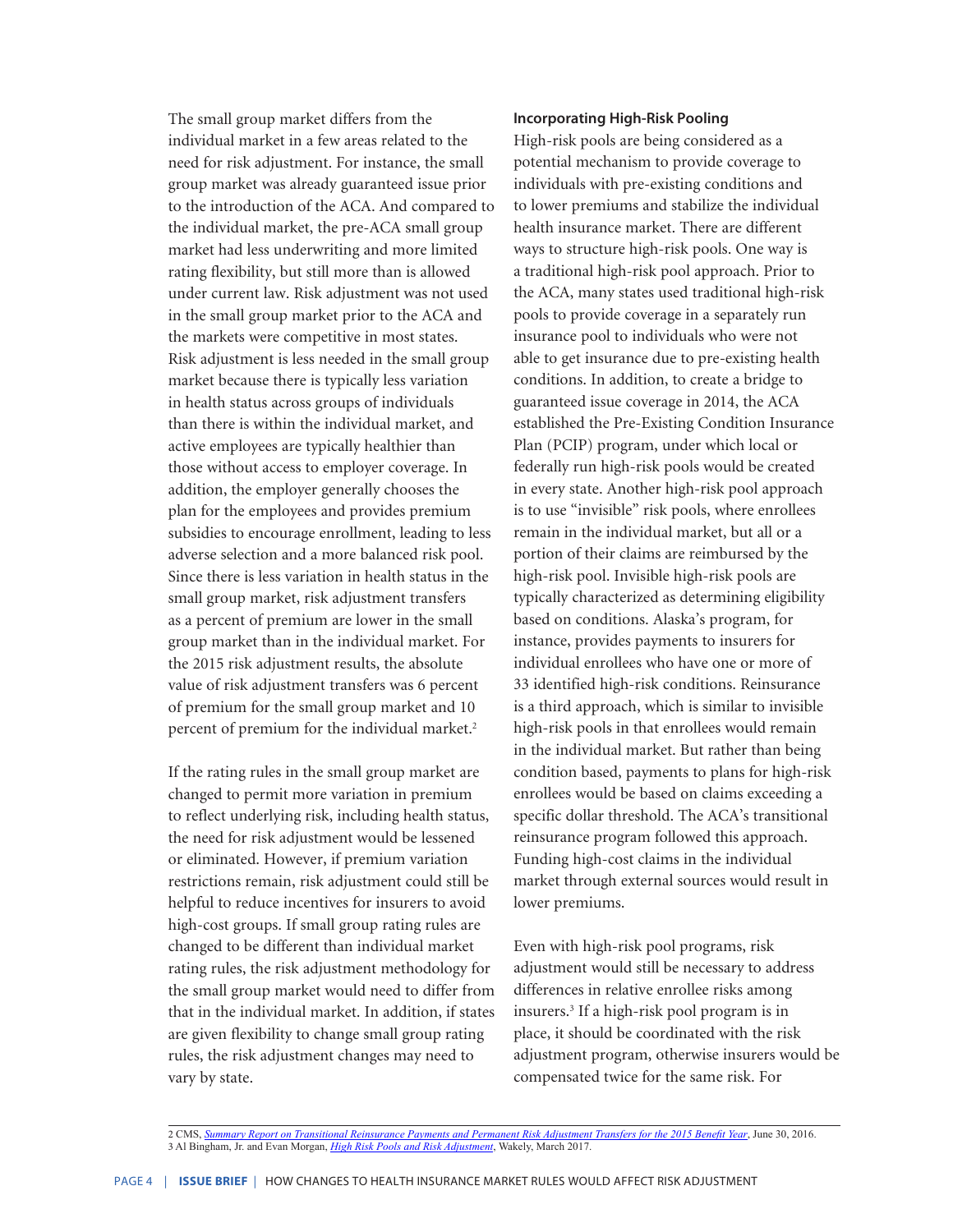instance, if a portion of claims is covered by an invisible high-risk pool or reinsurance program, then the risk adjustment program only needs to consider the portion of claims not covered. For an invisible high-risk pool program based on conditions, the medical conditions used to identify individuals eligible for the high-risk pool may or may not be the same ones used to identify the risk score for the risk adjustment program, which could introduce complications in coordinating the two programs. In addition, identifying individuals eligible for an invisible high-risk pool or reinsurance program and risk adjusting the portion of claims not covered by such a program would be complex if the essential health benefits (EHB) requirements are loosened and benefits aren't consistent among plans.

As noted above, the individual market risk adjustment program is revenue neutral; money is transferred among participating issuers. In contrast, high-risk pool programs typically require external funding. If external funding is provided, the level of risk adjustment transfers among issuers would decrease since a portion of the high-cost claims would be covered by the external funding. Nevertheless, the risk adjustment program itself would remain revenue neutral.

**Increased Flexibility in Cost-Sharing Levels** 

ACA-compliant plans must meet actuarial value (AV) requirements conforming to different metal level tiers as measured by the CMS AV calculator (e.g., 60%, 70%, 80%, 90%); risk adjustment risk scores and transfer payments reflect how spending differs by metal level. Loosening the AV requirements to give insurers more flexibility or eliminating the AV requirements altogether would necessitate adjustments to the risk adjustment model. As long as plans continue to cover EHBs, differences in plan levels could still be estimated using the AV calculator and incorporated into the risk adjustment methodology. The model would likely need to be re-calibrated, however, and plan levels

could be incorporated into the risk adjustment methodology in one of two ways. One approach to assigning plan liability risk scores would be to develop risk models by various ranges of the AVs, consistent with how it is done today. Another approach would be for CMS to develop a single model that uses AV as an input variable and bases the plan liability risk scores on actual AV as well as demographics, enrollment duration, and medical and pharmacy diagnoses.

Lower-risk individuals tend to select leaner plans and higher risk people tend to select richer plans. Because risk adjustment transfers have to be incorporated into premiums, leaner plans need to set premiums higher than what's needed to cover their claims and richer plans set premiums lower than what would be needed to cover their claims. If AV requirements are loosened to allow insurers to sell plans with AVs lower than 60 percent, risk adjustment could still work to mitigate the selection effects between plan levels. However, the larger differences in relative plan generosity plans would lead to more selection risk, which would increase the risk adjustment transfers across AV levels.

#### **Loosening or Eliminating Essential Health Benefit Requirements**

Insurers are required to cover a specific set of federally defined essential health benefits. Those requirements could potentially be loosened or eliminated at the federal level, thus leaving it to states to set benefit requirements. If insurers are still required to cover the major EHB categories, but are allowed more flexibility regarding the scope of covered services within each category, the risk adjustment methodology may not need major changes. However, if health plans are allowed to offer major categories of benefits, such as prescription drugs, mental health/ substance abuse benefits, or maternity benefits, as an optional benefit or have the ability to place internal limits on them, enrollees needing the benefits will enroll in plans covering those benefits without limitations. Depending on the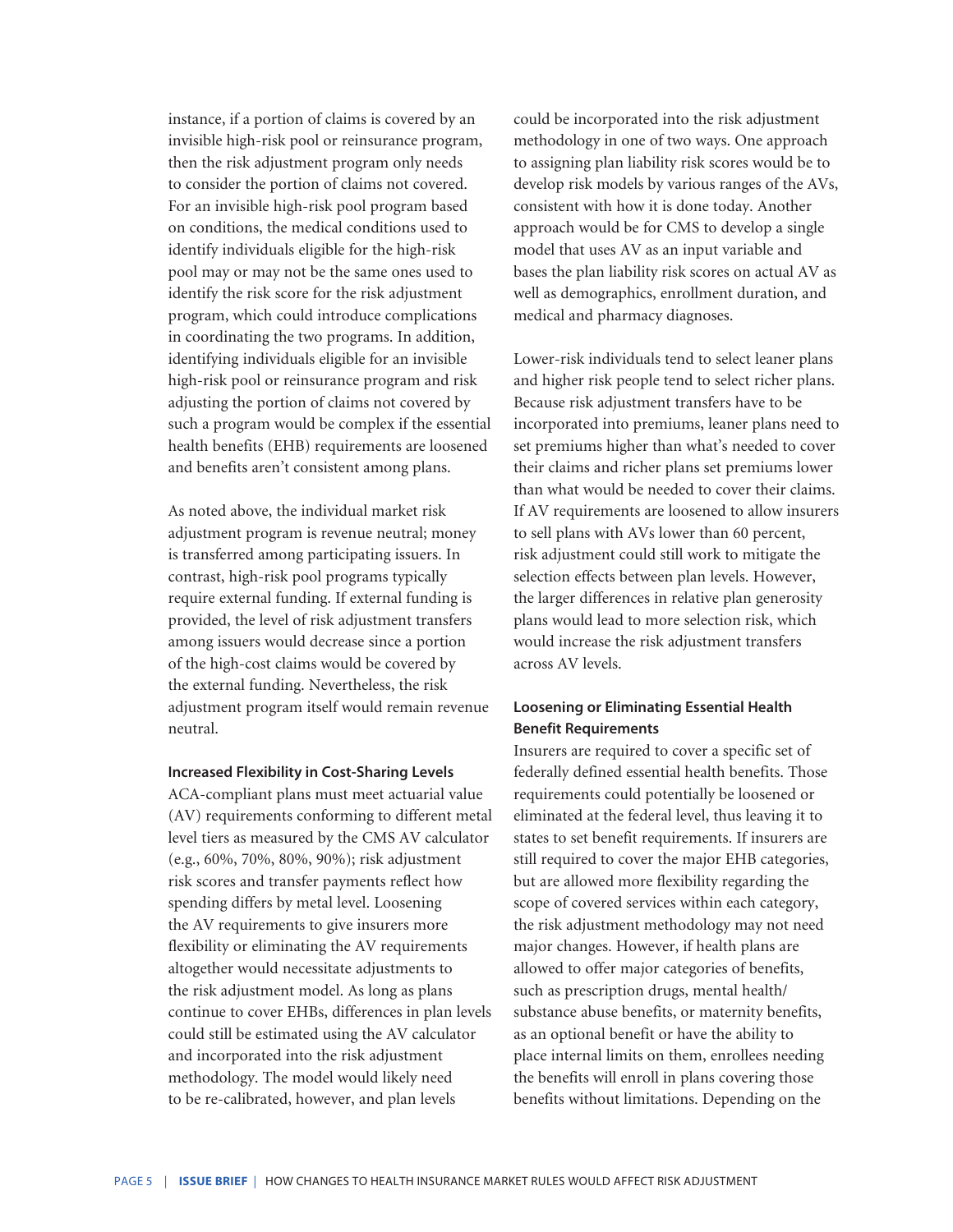type of optional benefit, these enrollees may be higher risk overall. Under this kind of benefit design flexibility, insurers would face increased selection risk and it would be difficult to develop a risk adjustment methodology that would adequately compensate for the resulting risk differences among plans.

In particular, varying benefits among plans would complicate the task of developing risk model factors. The current ACA risk adjustment models predict the expected cost of conditions assuming uniform EHB coverage. The risk adjustment methodology would need to be integrated with the rating rules, which could treat optional benefits in one of two ways—(1) the optional benefits are paid entirely by the enrollees electing the benefits (i.e., the full impact of selection is borne by those opting for the benefit), or (2) the benefits are rated according to the premium differential that would be required if the entire risk pool selected the benefit (i.e., the impact of selection is spread across all enrollees). The first case would lead to higher premium differentials for the optional benefit and the second case would have lower premium differentials but require larger risk adjustment transfers.

Under the first case, risk adjustment could be structured to apply only to the required set of EHBs, with the risk factors recalibrated accordingly. However, the risk models may not be precise enough to fully reflect the selection costs among plans with and without the optional benefits, especially if the optional benefits are prescription drug or mental health benefits. Enrollees selecting the plans with these optional benefits may have higher severity for the same conditions. In other words, enrollees opting for prescription drug benefits could have not only higher prescription drug spending than enrollees passing up drug coverage, but also higher medical spending even given the same health condition.

Under the second case, plans with and without the optional benefits would be risk adjusted together, but there would be complications in developing the risk scores. For example, if one health plan covers prescription drugs and another does not, the expected cost for an enrollee with a condition requiring expensive prescription drugs will be different for the health plans and would therefore require different risk scores.

Eliminating significant benefit categories, such as mental health, from essential health benefits may create additional problems in risk adjustment methodologies. When benefits like mental health are not covered, certain diagnoses will not be submitted and risk scores will not fully reflect major conditions that people have. Plans could decide to employ strategies to cover some of these service categories when the additional reimbursement from risk scores is expected to outweigh the costs and adverse selection of covering the conditions, especially if internal limits are imposed. These types of strategies could disadvantage certain plans without necessarily improving the quality of care delivered to enrollees. Therefore, the risk adjustment methodology should be calibrated to the essential health benefits by considering the impact of materially different essential health benefits requirements not only on risk weights, but also on the mapping of condition categories.

In summary, increased flexibility in benefit designs could increase the need of risk adjustment but simultaneously make the implementation of risk adjustment more challenging.

#### **Allowing Insurance Sales Across State Lines**

Allowing insurance sales across state lines has been proposed as a way to increase insurer competition and consumer choice. Such a policy change would also have implications for risk adjustment. As discussed above, risk adjustment occurs at the state and market level and is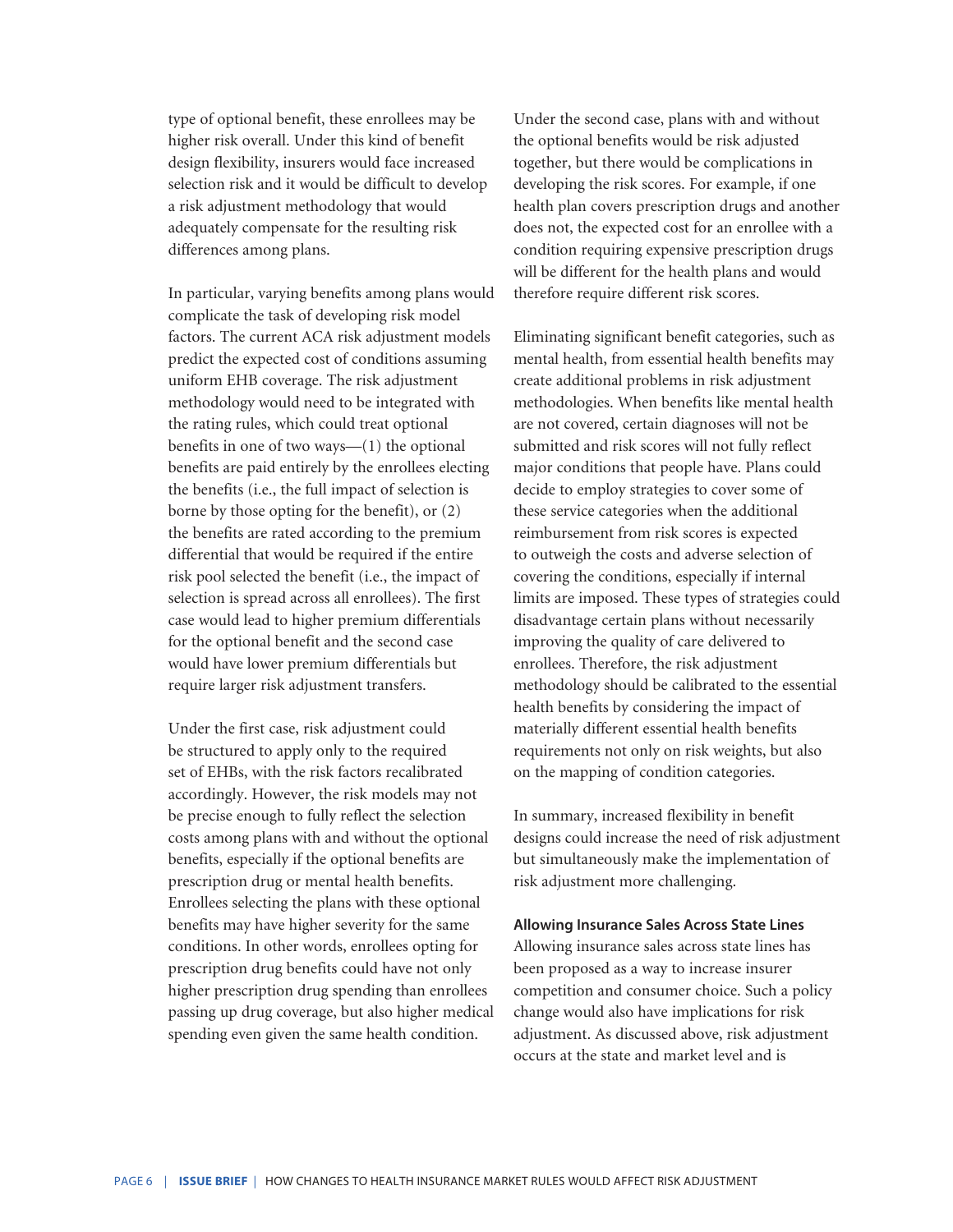coordinated with the market's rating rules. The risk adjustment methodology adjusts for expected claims costs that cannot be included in the rating structure. For example, if the state has a 3:1 limit on age rating, the payment transfer calculation assumes that younger enrollees are paying lower premiums than older enrollees based on the 3:1 age rating curve, whereas if the state is fully community rated, the payment transfer formula assumes younger enrollees pay the same premium as older enrollees. Under full community rating, risk adjustment transfers are larger to reflect larger differences in health costs between young and older enrollees that are not accounted for in premium differences.

For risk adjustment to work as intended, the methodology must be consistent with the applicable market rules and how the risk pool is defined. In other words, if people are allowed to buy coverage from an insurer licensed in another state and that coverage abides by the licensing state's market rules, the out-of-state enrollees need to be part of the licensing state's risk pool, as opposed to the risk pool in the enrollees' home state. For example, if an insurance company is licensed in Nebraska and enrolls a resident of New York under Nebraska's rating rules, the enrollee would be need to be part of the Nebraska risk pool for risk adjustment.

Under this scenario, insurers would rate the outof-state enrollees as part of their licensing state's single risk pool, using their licensing state's rating rules and average morbidity, adjusted for the cost of care in the residence state. The state's average morbidity would reflect the morbidity of both in-state and out-of-state enrollees; out-of-state enrollees would also affect other state average factors that are used in the state's risk adjustment payment transfer calculation. As a result, all insurers in the state would be affected, not just those with out-of-state enrollees. Premium rates need to reflect expected risk adjustment transfers, but developing these premium rates would be more difficult in both the enrollee's residence

state and the insurance company's licensing state, since each state's risk pool would no longer include all and only enrollees who reside in that state. The risk pool in each state could change considerably over time and could create extreme volatility in risk adjustment transfers and financial results.

Another complicating factor relates to geographic rating factors. The risk adjustment payment transfer formula currently calculates transfers by geographic rating area within the state and includes geographic cost factors to adjust for how the costs of care vary by rating area. It is unclear how additional geographic areas outside of the state could be handled in risk adjustment for outof-state enrollees.

If out-of-state enrollees are required to be in the risk pool of the enrollee's state of residence, then the rating rules and benefit requirements of the state of residence should also apply for risk adjustment to work as intended. Under this scenario, out-of-state insurers would be required to develop premium rates for each state they intend to sell in based on each state's benefit and rating requirements and average morbidity. This option wouldn't lead to shifts in risk profiles among states because insurers would be selling under the same rules in each geographic market. However, premiums will be more similar among insurers selling in a geographic market because out-of-state insurers will not be able to offer different benefit packages or premiums using different rating rules.

#### **Impact of State Variation**

Beyond the issue of selling across state lines, increased state variation in benefit or rating rules would affect the risk adjustment program. The ACA made the regulatory environment more consistent among states. Prior to the ACA, there was much more variation in underwriting, rating, and benefit rules. The current risk adjustment methodology uses factors that do not vary by state or market, although the risk adjustment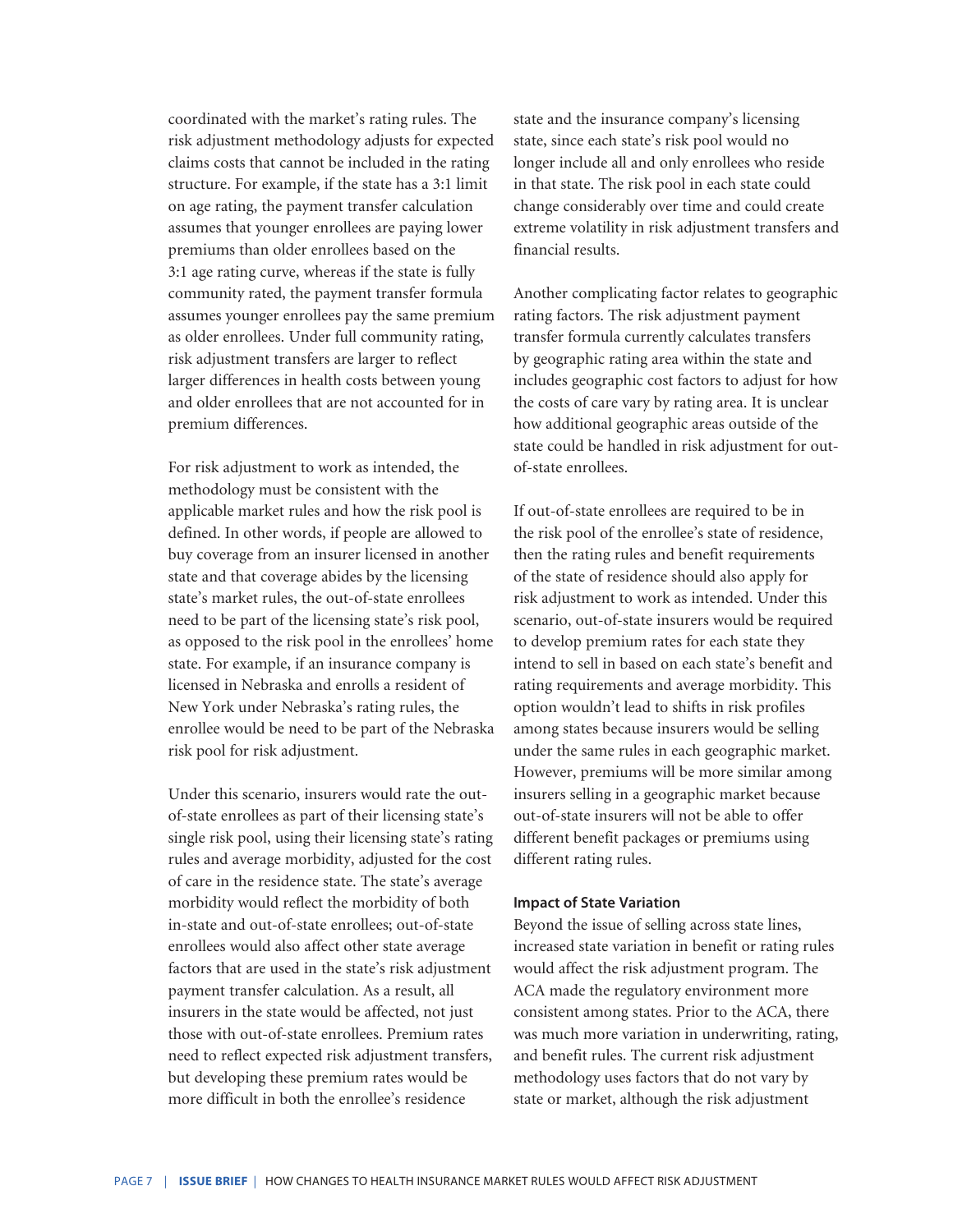transfers are calculated within each state and market. The use of a national risk adjustment model is possible because of the similar market rules across states.

If states have the ability to tailor their market rules and risk sharing programs in the future, they may need to also modify the risk adjustment model and/or methodology. For example, if states have the ability to design their own high-risk pooling mechanism, they may need to modify the risk adjustment models and transfer payment formula to coordinate with the parameters of the high-risk pool program so that the programs do not both compensate for the same risk.

If similar market rules continue to exist across states, a national risk adjustment methodology may continue to be appropriate, but it may also be possible to incorporate some state flexibility to reflect local utilization and spending patterns. Additionally, it may be desirable to develop risk adjustment models based on regional or state experience, to better fit a state's experience.

Operationally, it would be relatively straightforward for CMS to allow states to vary certain elements of the risk adjustment models and transfer payment formula, and still have CMS administer the risk adjustment program. This approach would involve identifying the elements of the risk adjustment methodology that could be easily varied and allowing states to use actuarially supported inputs that differ from the national model. It would be more difficult for CMS to allow states to modify the fundamental structure of the methodology (for example, changing the set of diagnoses used to develop risk scores) and still have CMS administer the program.

A state could choose to implement non-zero sum risk adjustment by dedicating external funding to the risk adjustment mechanism. This could limit or decrease the amounts paid into risk adjustment by insurers with low-risk enrollees, while still compensating insurers of high-risk enrollees at full value based on the risk adjustment model. This option would involve modifying the current risk transfer formula without affecting the fundamental risk scoring methodology.

State variation of market rules or of risk adjustment methodology would make it more administratively complicated and less costeffective for multistate insurers. Similar to issues regarding the CMS administration of the risk adjustment program, different risk weights and parameters within the risk adjustment methodology would have less of an effect on multistate issuers' operations than fundamental differences in the structure of the methodology across states, such as using different diagnoses to develop risk scores.

#### **Administrative Considerations**

Risk adjustment administration is very complicated. As noted above, the risk adjustment program is administered by CMS in all states. CMS defines the risk adjustment methodology, updates the models, and incorporates ongoing improvements. In order to administer risk adjustment, CMS developed the data gathering methodology, set up the infrastructure, performs the transfer calculations, and performs data validation. If states were required to administer risk adjustment, it would require significant resources to build the models and the data collection and payment transfer capabilities. Flexibility would be gained, but economies of scale would be lost.